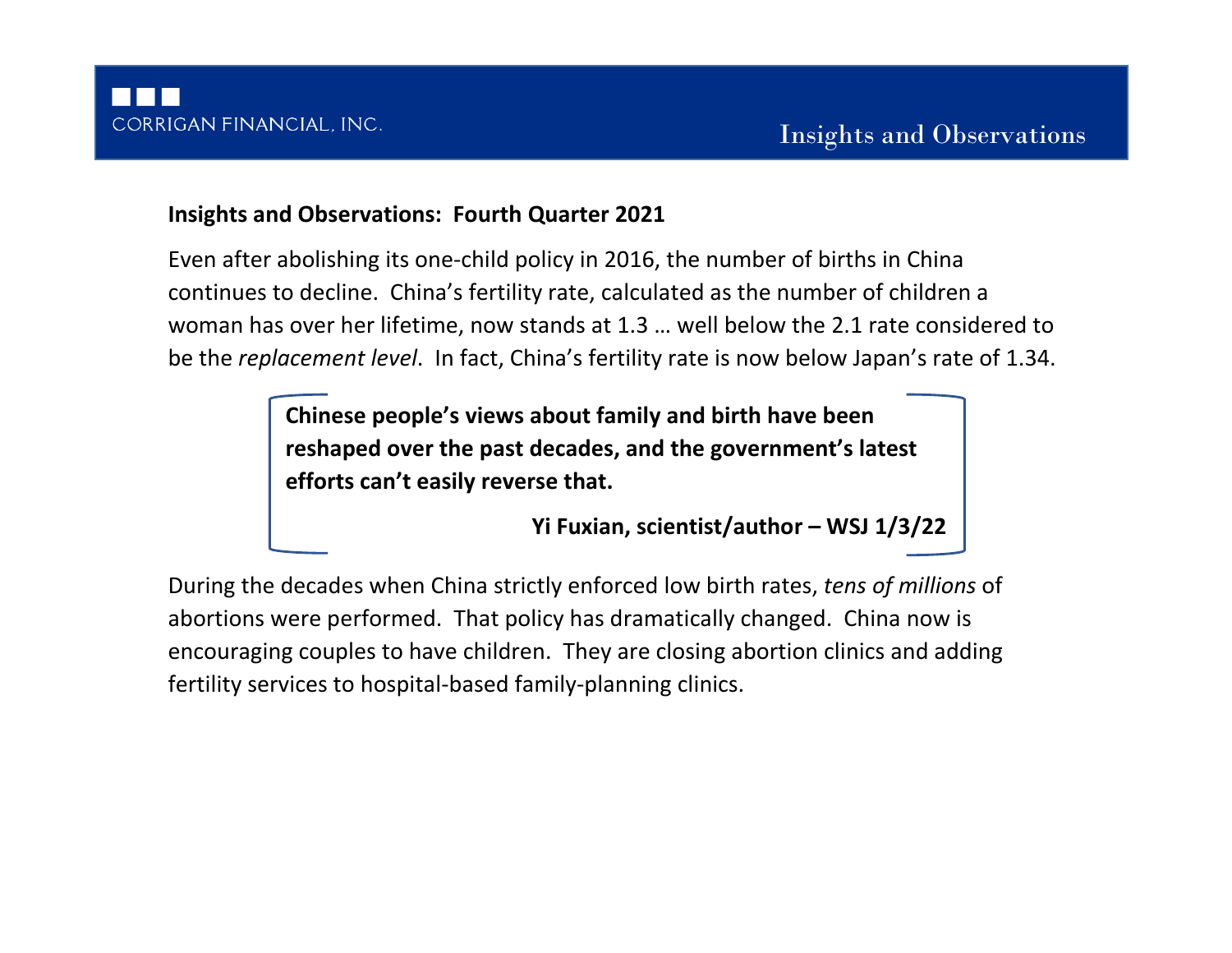**What is so mind-boggling for me is that after all these years of birth restrictions maybe fertility clinics will become more important than abortion clinics.**

**Ayo Wahlberg, University of Copenhagen – WSJ 1/3/22**

Mortgage loans for home purchases reached a record \$1.61 trillion in 2021, according to the Mortgage Bankers Association (MBA). The previous record of \$1.51 trillion was set in 2005.

> **Buying a home is really a statement of confidence in your job situation, your financial situation, your family situation.**

> > **Mike Fratantoni, MBA Chief Economist – WSJ 1/1/22**

Rising rates have slowed refinancing activity. Total refinances fell to \$2.3 trillion in 2021 from \$2.6 trillion a year earlier. Of the \$3.9 trillion in mortgages issued in 2021, approximately 59% were refinances … down from 64% in 2020.

In relation to income levels, mortgages are less affordable than at any time since 2008. According to the Federal Reserve Bank of Atlanta, Americans currently need approximately 33% of their income to cover mortgage payments.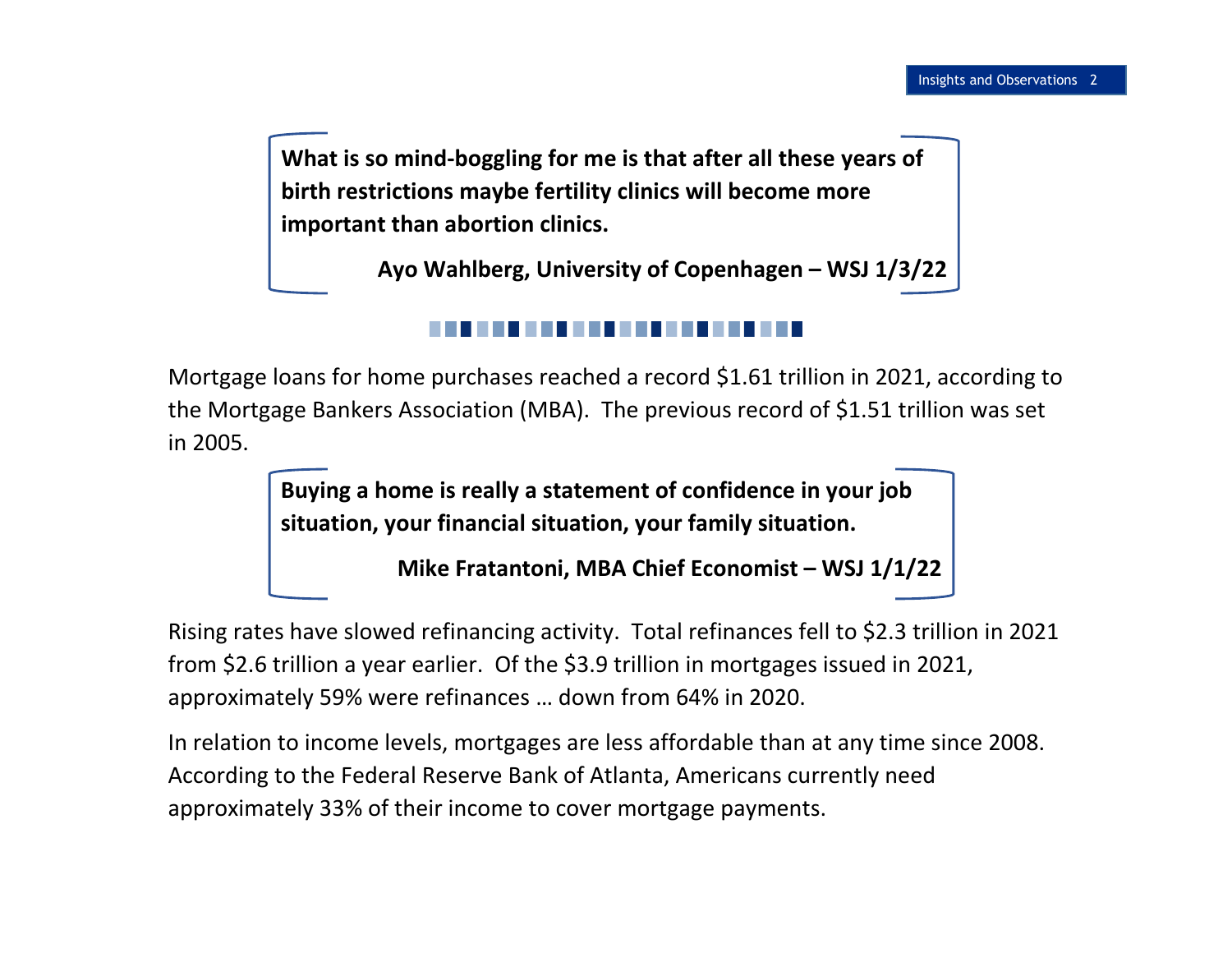## . . . . . . . . . .

During the height of the pandemic, Peloton Interactive Inc. had trouble keeping pace with orders. Revenues soared, and the company's market value skyrocketed to over \$50 billion … but since then it has dropped to around \$15 billion. Peloton's share price, which reached a high of \$171, now trades below \$40 per share.

> **Management's view was that there was a paradigm shift, in which most people would continue to favor home workouts once the pandemic subsided. It was a false narrative. People did want to return to the gym.**

> > **Aaron Kessler, Raymond James – WSJ 12/31/21**

With Apple on the verge of reaching a massive \$3 trillion market value, passive investors now need to be aware of *concentration risk* in certain index products. For example, the 10 largest companies comprise about 30% of the total market value of the S&P 500 Index.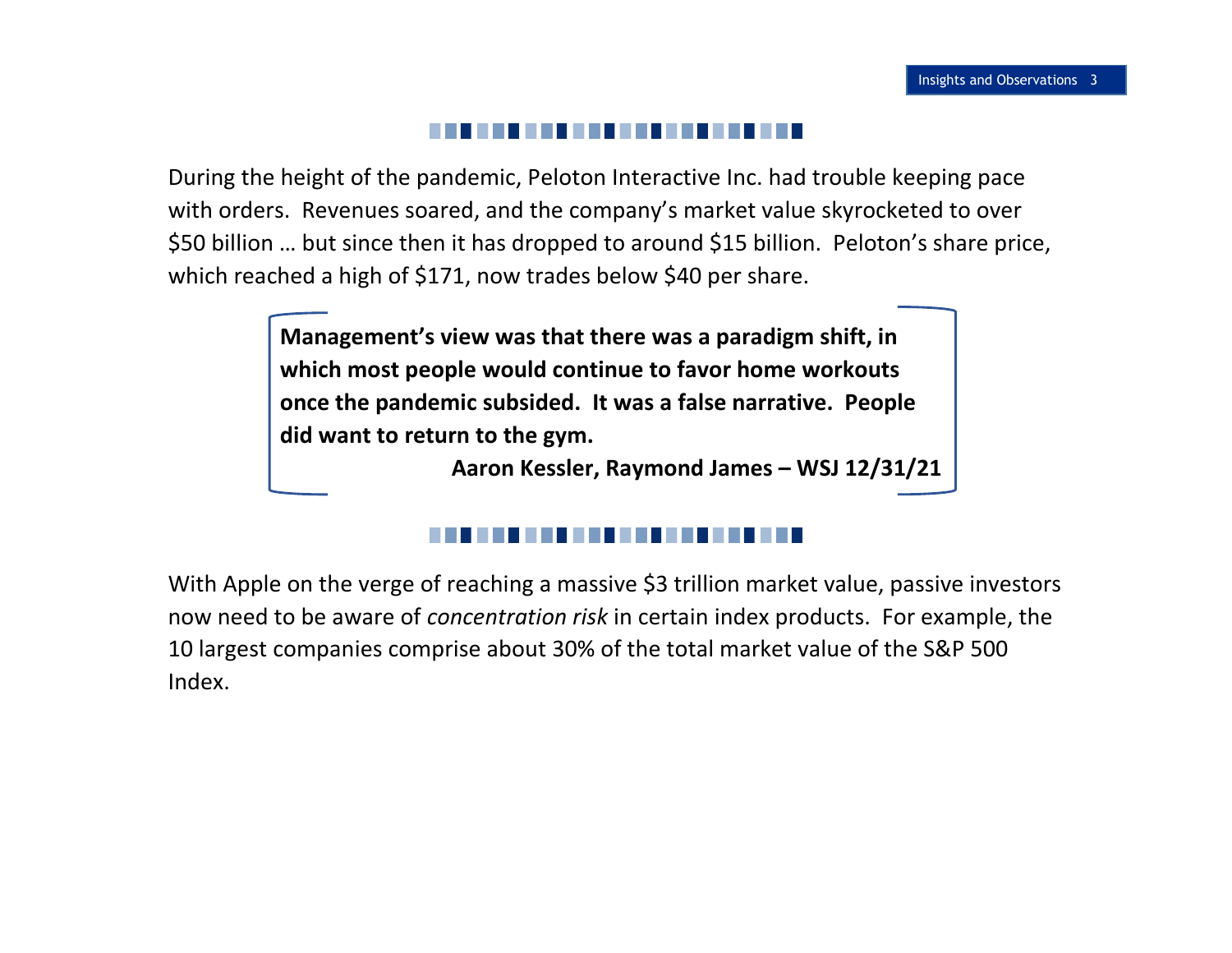**Thinking of it in terms of buying an entire business is helpful: Would you like to own the iPhone maker or all of McDonald's, Walmart, AT&T, Philip Morris, Berkshire Hathaway, Proctor & Gamble, JPMorgan Chase, Starbucks, Boeing, Deere and American Express combined? A lot would have to go wrong all at once to torpedo that diversified group of blue-chip stocks.**

**Spencer Jakab – WSJ 12/26/21**

Dimensional Fund Advisors reviewed the stock performance of companies that joined the 10 biggest in the S&P 500. They found that in the decade before reaching that milestone, those stocks had (on average) outperformed the overall market by 10% annually … but in the next 10 years, performance lagged the markets by 1.5% annually.

## -----

Germany's workforce is expected to peak in 2023 and start to shrink by nearly five million by the end of this decade. According to Germany's new coalition government, the labor shortage is one of the major obstacles to future economic growth.

In a recent survey, only 16% of German companies rely on recruitment of skilled workers from abroad. Many Germans retire early and are given generous pensions. Workers already have the lowest hours worked (annually per person) in the Organization for Economic Cooperation and Development.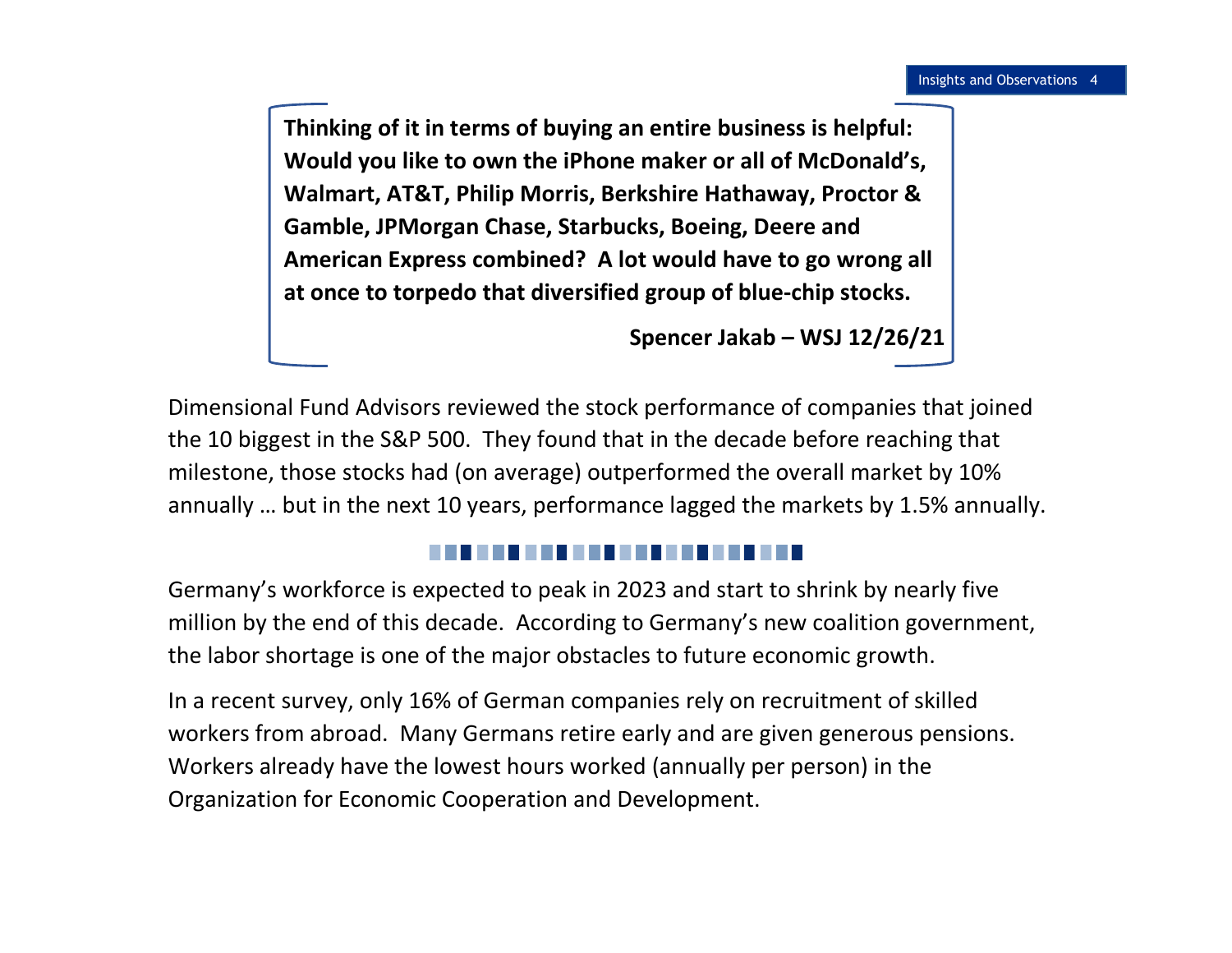These demographic headwinds threaten the sustainability of the current pension system. Economists now conclude that higher contribution rates and lower payouts will be required sooner rather than later.

> **Germany was one of the first in Europe to experience a sharp drop in birthrates after World War II, as early as the 1970s. This means its fate could be the shape of things to come for other mature economies that are still behind the demographic curve.**

> > **Georgi Kantchev – WSJ 12/22/21**

The World Economic Forum (WEF) annually ranks the biggest risks to the upcoming year. The WEF's rankings are based on surveys of business, political, and thought leaders. *Infectious disease* was not even mentioned in the 2020 list. And for the 2021 risk rankings, there was no mention of *inflationary concerns*.

The predictions by the WEF are just another example of how our expectations are based on past experiences … and that the real risks going forward are usually about things we haven't even imagined.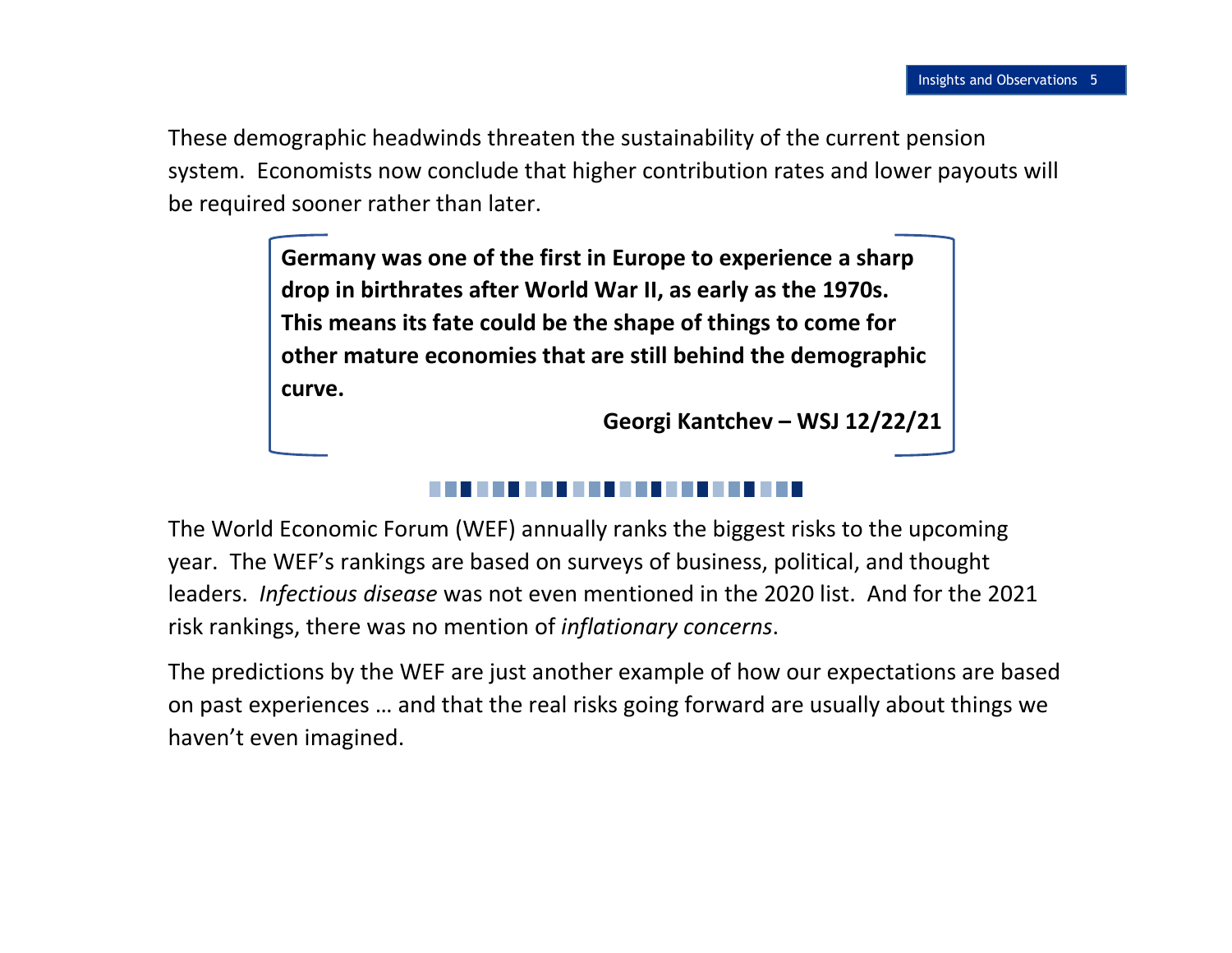**Advances in computing power, artificial intelligence and big data were supposed to make prediction a science. But technology can't see around corners any better than humans. An algorithm can predict what song you want to hear or the video you want to watch based on past habits but can't predict what has never happened or happens so rarely that data provides no reliable pattern.**

**A world of existential uncertainty calls for** *humility* **and a willingness to revise one's mental models in response to new information.**

**Greg Ip – WSJ 12/29/21**

For many years, the "rule of thumb" was that retirees should spend no more than 4% of their savings annually to remain financially secure during their retirement years. Morningstar Inc. recently challenged that general principle, claiming a 3.3% distribution rate may be more appropriate. Morningstar's adjustments were prompted by the current investment backdrop of high stock valuations and low bond yields … which most economists and investment gurus believe will lead to lower stock and bond returns for the foreseeable future.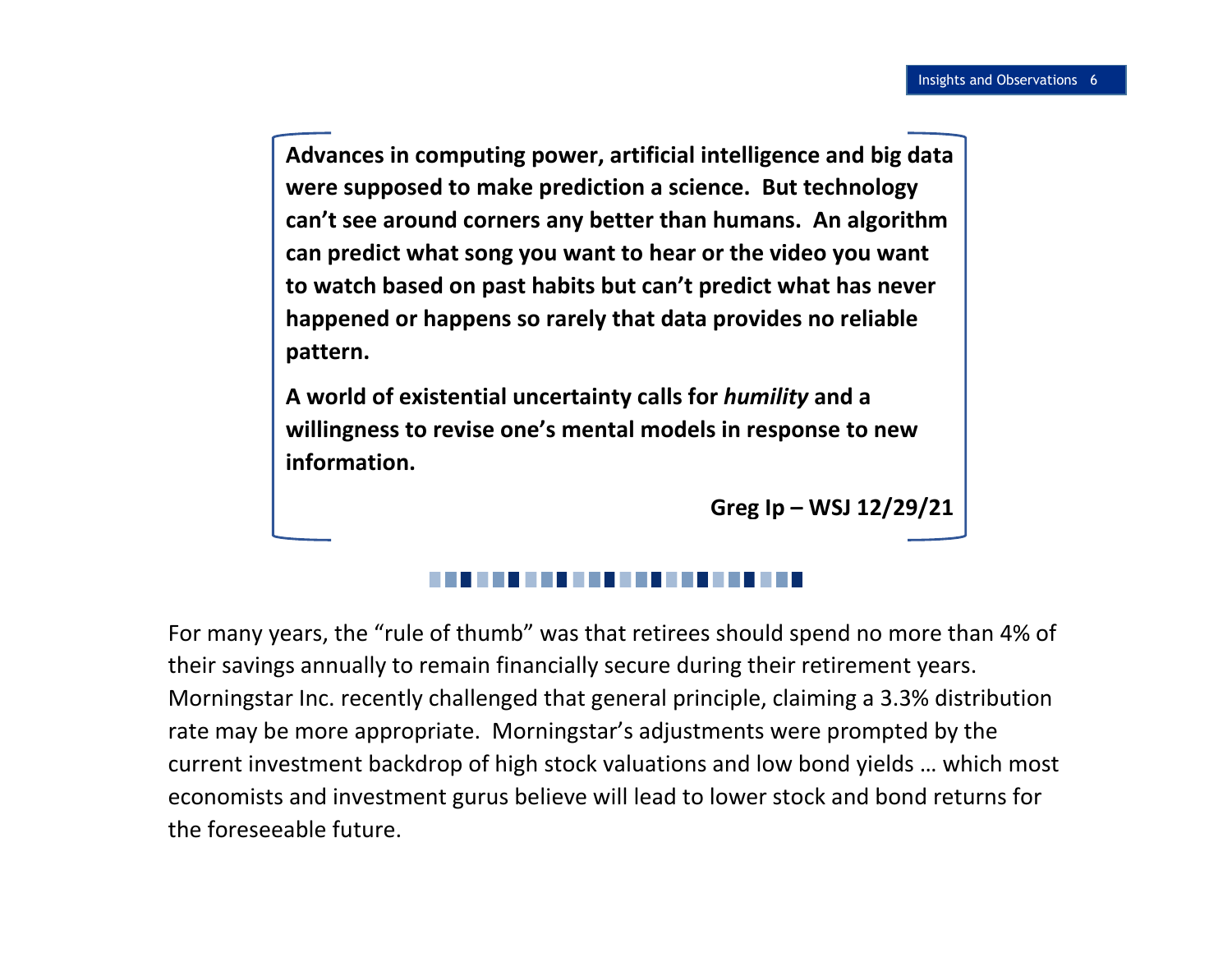**It's counterintuitive, but when the stock market and stock valuations are high, it's the worst time to retire.**

**Christine Benz, Morningstar – WSJ 11/12/21**

Our clients know that a simplistic *rule of thumb* offers just a starting point at best. There are plenty of other considerations:

- Should your distribution rate change if you retire at age 72 instead of 65?
- What if you have no credit card or mortgage debt?
- What if social security and other pension resources cover most of your basic needs?
- Also, have you considered family dynamics, income taxes, and estate planning goals?

We don't necessarily disagree with Morningstar's recommendations. We believe it is a reasonable reflection of the risks facing people who elect to retire when asset prices are high and uncertainty prevails.

Retirement planning will always be a complex, ongoing process. Rules of thumb can be helpful, but there are no substitutes for financial planning that coordinates your unique circumstances and family goals.

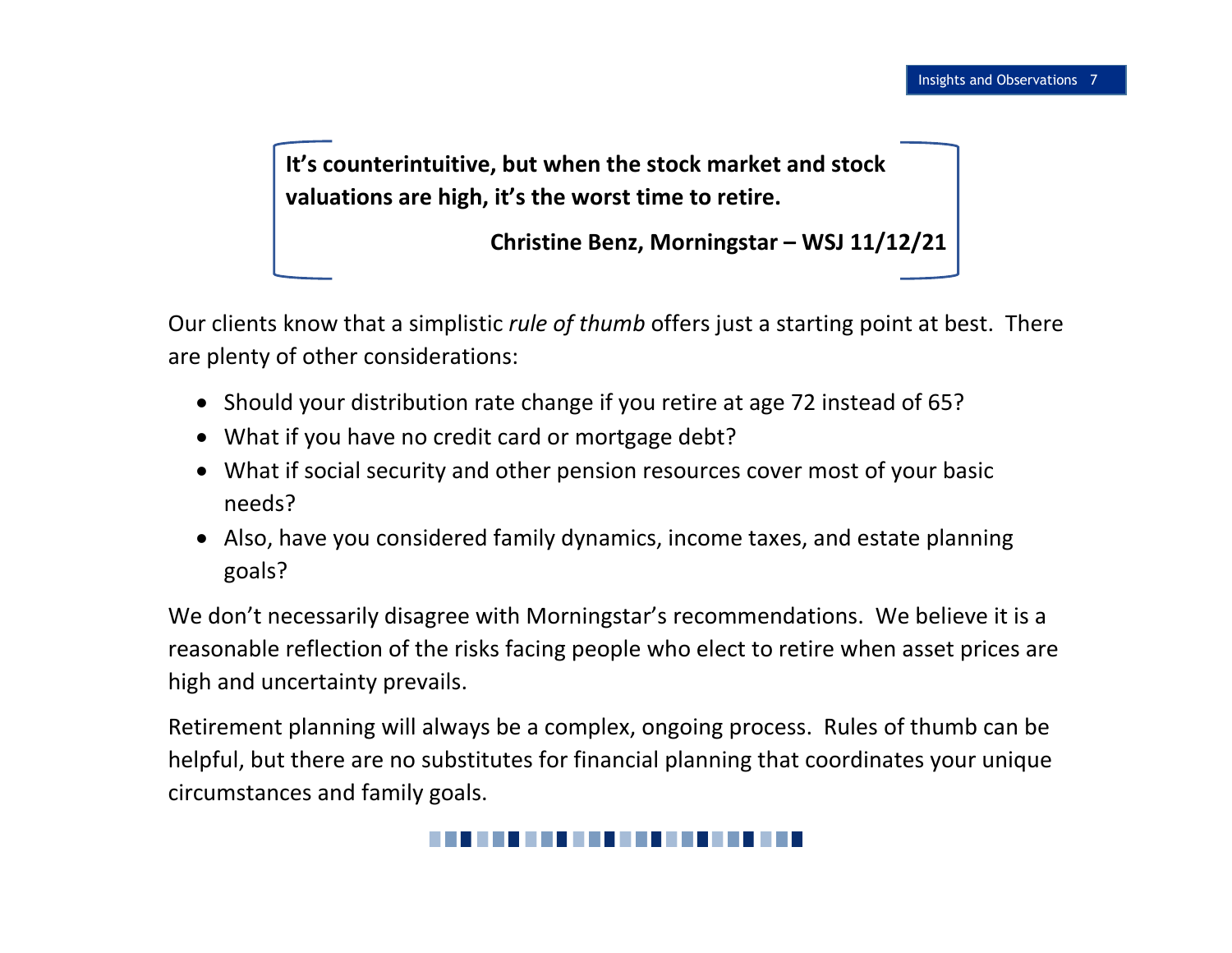Beijing is trying to manage through a *controlled implosion* of its property market. Real estate represents about 30% of China's economy, which is nearly twice the U.S. weighting leading up to the financial crisis of 2008-2009. Several overleveraged Chinese real estate developers are in bankruptcy, which has caused hundreds of billions in yuanand dollar-denominated debt to default.



While real estate has historically been the primary driver of the economy, it has left China with an overbuilt property market. Some 90% of urban households already own their properties, and it is estimated that there is enough existing inventory to accommodate 10 years of urban immigrants.

As a result, the average new-home prices for 70 Chinese cities fell for a third straight month in November. To make matters worse, nearly 80% of China's household wealth is tied up in real estate.

At the same time, President Xi Jinping is reining in "*capitalistic excesses*", by cracking down on new and innovative industries, such as ride-sharing, private education, social media and online/private healthcare. As a result of Beijing's regulatory clampdowns, Chinese companies in the technology, education, and property sectors have been laying off tens of thousands of workers.